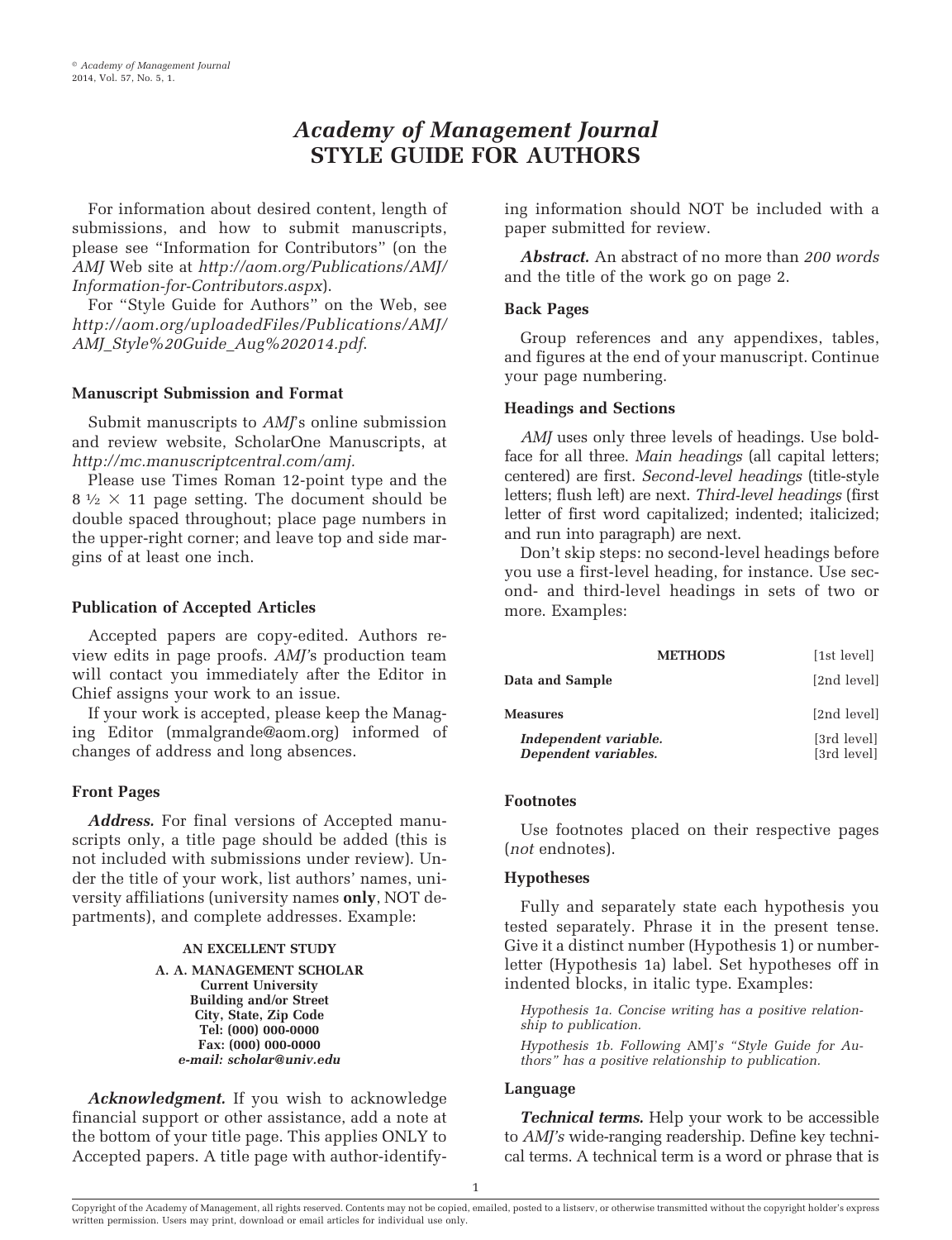not in a general-use dictionary with the meaning you (or even you and other published scholars) ascribe to it. Put quotation marks around the first appearance in your paper of each technical term, or define it.

*Abbreviations.* Avoid using abbreviations for the names of concepts. Use ordinary words for variable names—*not* code names or other abbreviations. Use the same name for a variable throughout your text, tables, figures, and appendixes.

Names of organizations and research instruments may be abbreviated, but give the full name the first time you mention one of these. Names of software and some databases may be abbreviated.

*Reporting math.* Do not "talk in math" in regular text. Use words. For instance, "We surveyed 100 employees," *not* "We surveyed  $n = 100$  employees."

*Do* use symbols and numbers to report results and give formulas. Italicize letters that are customarily italicized (e.g., *p, r, b, F, Z*). Use boldface italic for vectors. Put spaces on either side of equals signs, minus signs, etc.

*Illustrative results* within text go in parentheses. Introduce them with complete sentences. Example:

One coefficient for the interaction was significant  $\pmod{3: \beta = 0.06, p < .05; \bmod{5: \beta = 1.06}}$ .

Present equations either in your running text or displayed. Examples:

**Run-in equation**—We used Craig's (1992: 20) distance formula  $(d = xyz)$ .

**Displayed equation—**

$$
\Pr(Y_t = y_t x_t) = \frac{[e^{-\lambda(xt)}\lambda(X_t)^{yt}]}{Yt!},
$$
\n(1)

where  $Y_t$  is. . . .

Define each new term in all equations.

*Sexist or biased language.* Avoid language that might be interpreted as denigrating. Do not use "he" or "she" exclusively. Using the plural changing "the manager . . . he" to "managers . . . they"—is one solution; using "he or she" ("him or her") is another.

*Active voice and first person.* Write in the active voice ("They did it") instead of the passive voice ("It was done") to make it easy for readers to see who did what. Use the first person ("I" or "we") to describe what you, or you and your coauthors, did. Examples:

**Third person** (less desirable)—The author developed three new items.

**First person** (more desirable)—I developed three new items.

*Anthropomorphism.* Do not describe inanimate entities (models, theories, firms, and so forth) as acting in ways only humans can act.

#### **Appendixes**

Present long but essential methodological details, such as the calculation of measures, in an appendix or appendixes. Be concise.

Avoid exact reproductions of surveys.

Label appendixes "**APPENDIX A**," "**APPENDIX B**," and so forth. A substantive title, such as "Items in Scales," should follow. Label tables within appendixes "**Table A1**," "**B1**," and so forth.

#### **Tables and Figures**

Look at tables and figures in *published* issues of *AMJ* to see preferred formats. Write to the copy editor if you have questions. Use as many pages as you need to create tables and figures that match our formats.

The preferred format for regular tables is Microsoft Word; however, WordPerfect and Acrobat PDF are also acceptable. Note that a straight Excel file is not currently an acceptable format. Excel files should be converted to a Word or PDF document before being uploaded. Tables that contain artwork or graphics must be submitted as illustrations in an acceptable format.

Tables should be formatted as follows. Arrange the data so that **columns of like material read down, not across.** The headings should be sufficiently clear so that the meaning of the data is understandable without reference to the text. **Tables** should have titles and sufficient experimental detail in a legend immediately following the title to be understandable without reference to the text. Each column in a table must have a heading, and abbreviations, when necessary, should be defined in the legend or footnote.

Number tables and figures consecutively (one series for tables, one for figures). Place them at the end of your manuscript, but indicate the position of each in the text as follows:

```
------------------------------------
Insert Table 2 about here
------------------------------------
```
Each table or figure needs an introductory sentence in your text.

**Passive** (less desirable)—Two items were found to lack factor validity by Earley (1989).

**Active** (more desirable)—Earley (1989) found that two items lacked factor validity.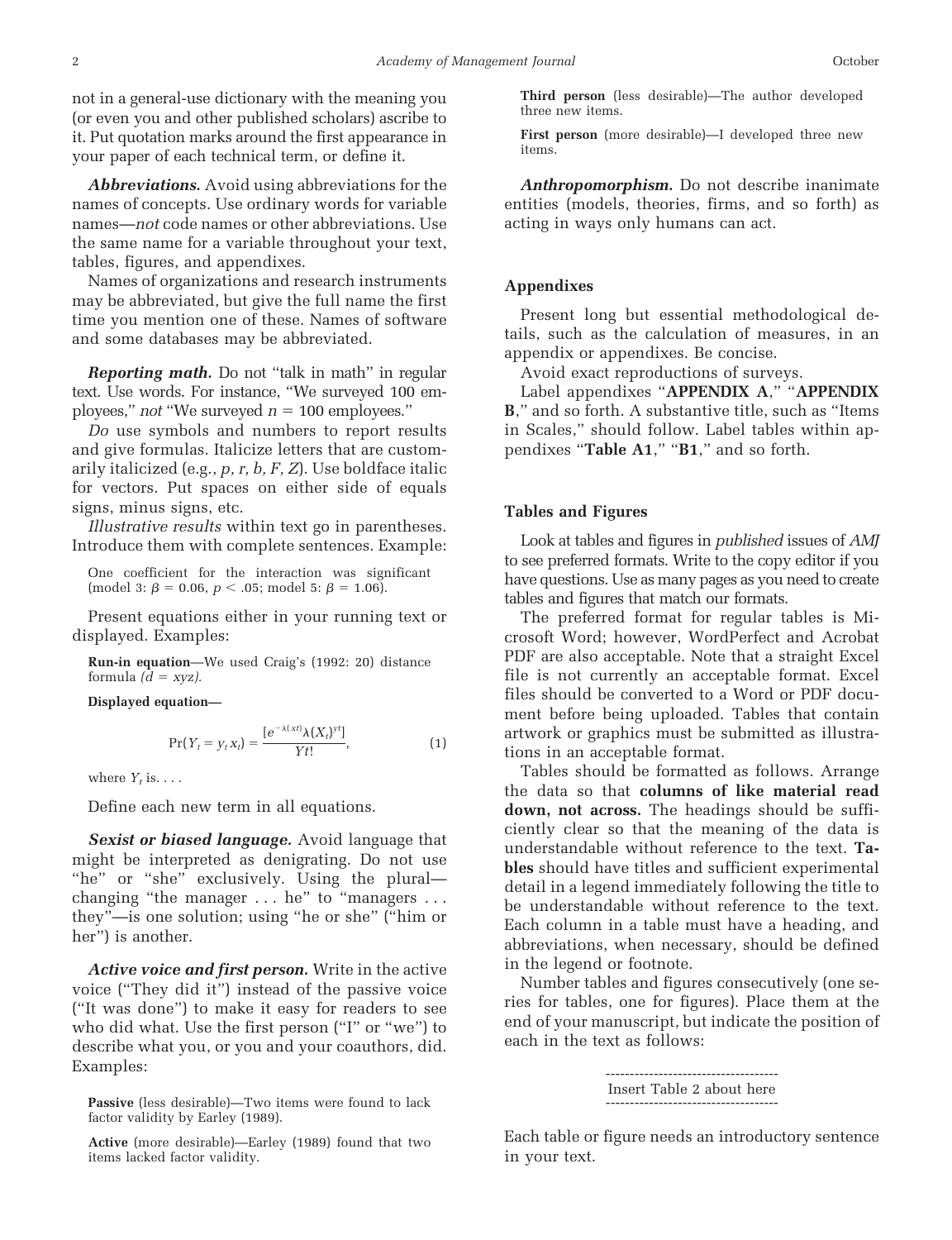*More on tables.* Use the same name for each variable that you use in your text. Don't use code names and abbreviations. Example:

**Desirable variable name**—Profitability **Undesirable variable name**—PRFT

Each table should report one type of analysis (which is identified in the title), and each vertical column and horizontal row should contain only one type of data.

Report only *two decimal places* for all statistics. Place correlation coefficients in the *lower-left corners* of their tables.

Use superscript small letters for table footnotes.

Significance levels go in a stack under your regular table footnotes. Example:

 $^{+}$  *p*  $< .10$  $*$   $p < .05$  $*$  *p*  $< .01$ 

Or you may use a single lettered footnote:

 $^a$  All values greater than  $\dots$  are significant at....

*More on figures.* Figures, unlike tables, contain drawings (e.g., an arrow, boxes). Make sure your figures print out clearly so that they can be scanned.

Do not use color.

#### **Citations**

These are your *in-text, in parentheses,* identifications of other research. Every work that has a citation needs to have a corresponding reference (see "References," below). Examples:

**Name and year**—Several studies (Adams, 1994; Bernstein, 1988, 1992; Celias, 2000a, 2000b) support this conclusion.

**Year only**—But Van Dorn and Xavier (2001) presented conflicting evidence.

*Order.* Order citations *alphabetically.* Designate two or more works by one author (or by an identical group of authors) published in the same year by adding "a," "b," and so forth, after the year. See the "name and year" example above.

*Multiple authors.* If a work has two authors, give both names every time you cite it. For *three through six* authors, give all names the first time, then use "et al." in citations. Examples:

**First citation**—(Foster, Whittington, Tucker, Horner, Hubbard, & Grimm, 2000).

**Subsequent citation**—(Foster et al., 2000).

*For seven* or more authors, use "et al." even for the first citation. (But the corresponding reference should give all the names.)

*Page numbers in citations.* Use this format:

Writing a book is "a long and arduous task" (Lee, 1998: 3).

*Citation with no author.* For an article with no author, cite the periodical as author. Example:

**Periodical as author**—Analysts predicted an increase in service jobs (*Wall Street Journal,* 1999).

For reports, handbooks, and the like, cite the "corporate author" that produced them. Example:

**Organization as author**—Analysts predict an increase in service jobs in the *U.S. Industrial Outlook* (U.S. Department of Commerce, 1992).

Such sources can also be identified informally. No corresponding reference will then be needed. Example:

**Informal citation**—According to the 1999 *U.S. Industrial Outlook,* published by the U.S. Department of Commerce, service jobs will increase.

*Electronic sources.* Use a regular citation (author, year) if you can identify an author of one of the types discussed above (human, periodical, or corporate). If not, give the web address that was your source in parentheses. No corresponding reference need be used in the latter case.

#### **References**

References are your entries in the *alphabetical list at the end* of your article or research note. This list should include only work you have cited.

*Order.* Alphabetize references by the last name of a sole author, a first author, or an editor, or by the name of a corporate author (for instance, U.S. Census Bureau) or periodical (such as the *Wall Street Journal*) if there is no human author or editor. Order works by an identical author by year of publication, listing the *earliest first.* If the years of publication are also the same, differentiate entries by adding small letters ("a," "b," etc.) after the years. Repeat the author's name for each entry.

*Books.* Follow this form: Last names, initials (separated by a space). Year. *Title* (Boldface italic, capitalize *only the first letter* of the first word and of the first word after a long dash or colon.) City where published: Name of publisher. (For small U.S. and Canadian cities, follow the name of the city with the postal abbreviation for the state or province; for small cities in other countries, give the full name of the country.) Examples:

Granovetter, M. S. 1965. *Getting a job: A study of contracts and careers.* Chicago: University of Chicago Press.

Kahn, R. L., & Boulding, E. (Eds.). 1964. *Power and conflict in organizations.* Glencoe, IL: Free Press.